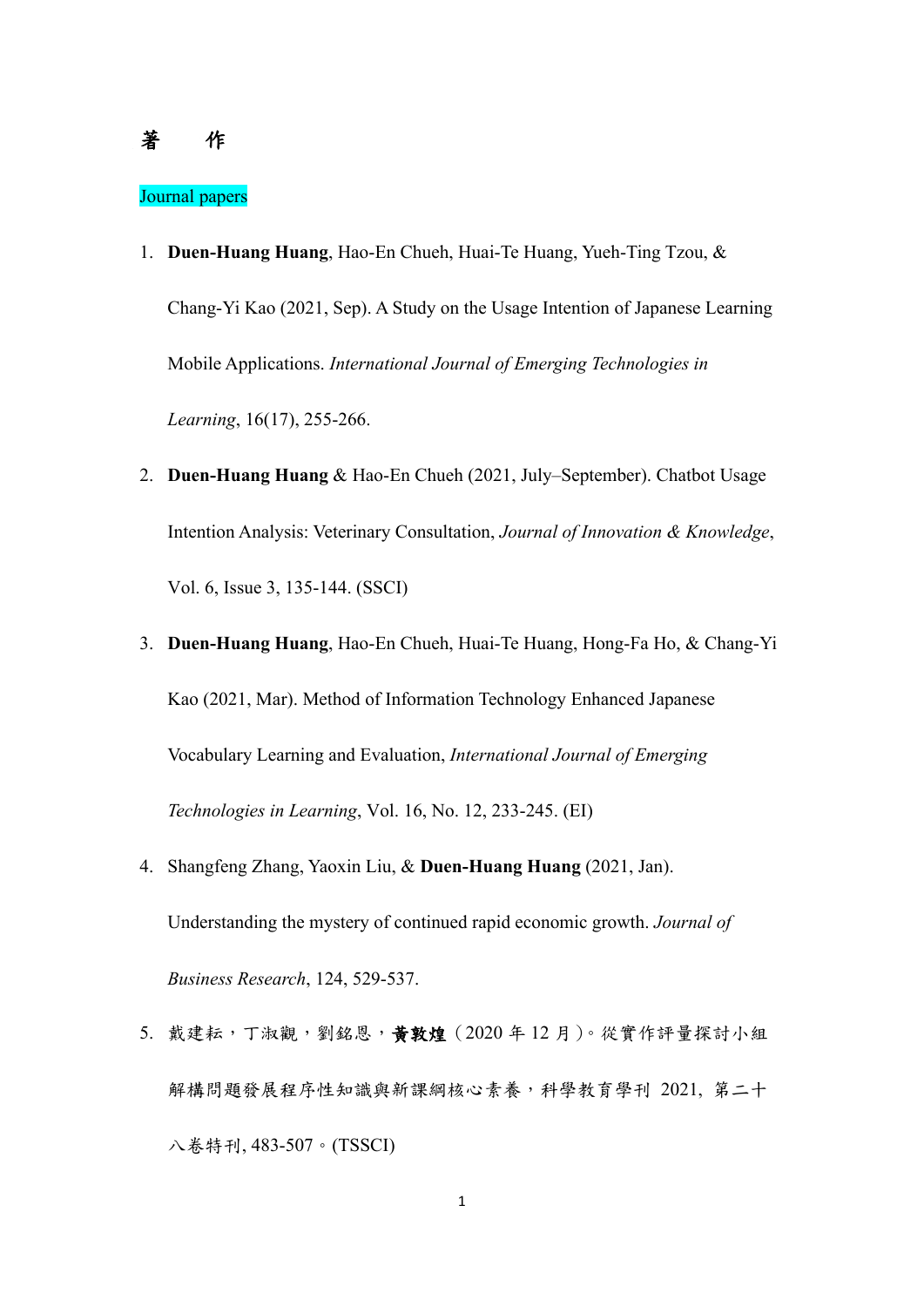- 6. Shangfeng Zhang, Yaoxin Liu & **Duen-Huang Huang** (2020). Contribution of factor structure change to China's economic growth: evidence from the timevarying elastic production function model. Economic Research-Ekonomska Istraživanja, vol. 33, no. 1, pp. 2919-2942. (SSCI)
- 7. **Duen-Huang Huang**, Chih-Hung Tsai, Hao-En Chueh, & Liang-Ying Wei (2019, Oct). A Hybrid Model Based on EMD-Feature Selection and Random Forest Method for Medical Data Forecasting, International Journal of Academic Research in Accounting, Finance and Management Sciences, vol. 9, no.4, pp. 241–252.
- 8. 黃敦煌,梁正鐮(2017年11月)。分組合作學習於高級中等學校數學補救 教學課程上之成效:以「數列與級數」單元為例,臺灣教育評論月刊, vol.6, no. 12, 頁 156-179, 專論文章。
- 9. Chien-Yun Dai & **Duen-Huang Huang** (2015, April). Causal complexities to evaluate the effectiveness of remedial instruction, *Journal of Business Research*, vol. 68, no. 4, pp. 894–899. (SSCI)
- 10. Chien-Yun Dai, **Duen-Huang Huang,** & Syuan-Zih Lin (2012, August). An Ideal of Customization Strategy for Universities Improving Students' Critical Thinking, Advanced Science Letters, vol. 15, no. 1, pp. 99-100(2). (SCI)

Conference papers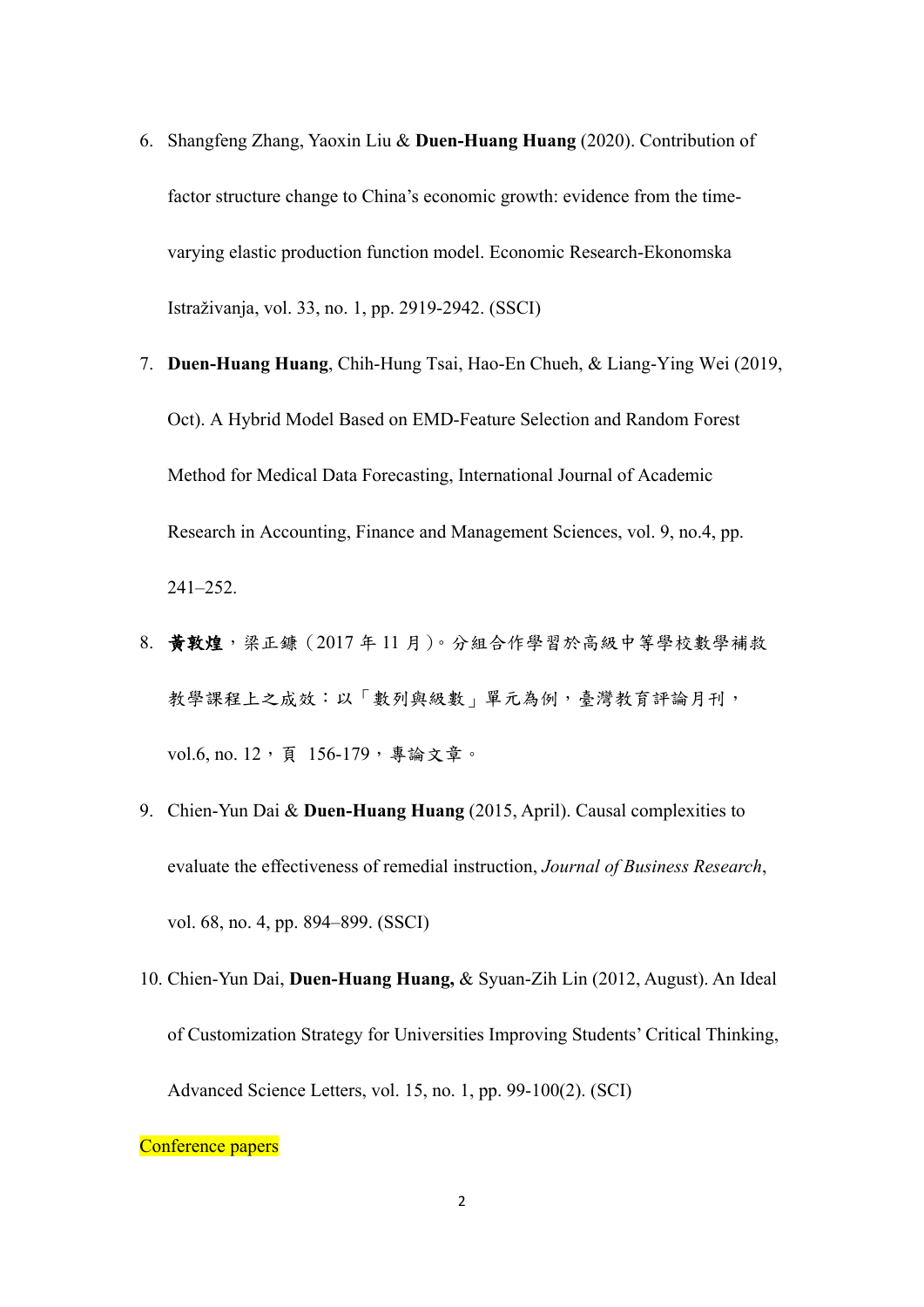- 1. **Duen-Huang Huang** & Hao-En Chueh, An Analysis of Use Intention of Pet Disease Consultation Chatbot, 2020 The 4th International Conference on E-Society, E-Education and E-Technology (ICSET 2020), August 15-17, 2020, Taipei, Taiwan.
- 2. Liang-Ying Wei & **Duen-Huang Huang**, Classifying Texture Images Based On Wavelet Packet Transform and Rough Set Theory Method, International Conference on Advancing Knowledge from Multidisciplinary Perspectives in Engineering & Technology, TKP Tokyo EKIMAE Conference Center, January 22- 23, 2018, Tokyo, Japan.
- 3. Chien-Yun Dai & **Duen-Huang Huang**, Complex Causality for the Effectiveness of Remedial Instructions, Global Entrepreneurship and Innovation in Management (GEIM) Conference in partnership, May 14-15, 2014, Taichung, Taiwan.
- 4. Hong-Fa Ho & **Duen-Huang Huang**, A study on English Vocabulary Abilities of Students in Departments of Applied Foreign Languages among Vocational High Schools in Taiwan, The 2nd international conference on Business Management and Electronic Information (BMEI2012), May 11-13, 2012, Guangzhou, China. (EI)
- 5. Chien-Yun Dai, **Duen-Huang Huang**, & Syuan-Zih Lin, An Ideal of Customization Strategy for Universities Improving Students' Critical Thinking,